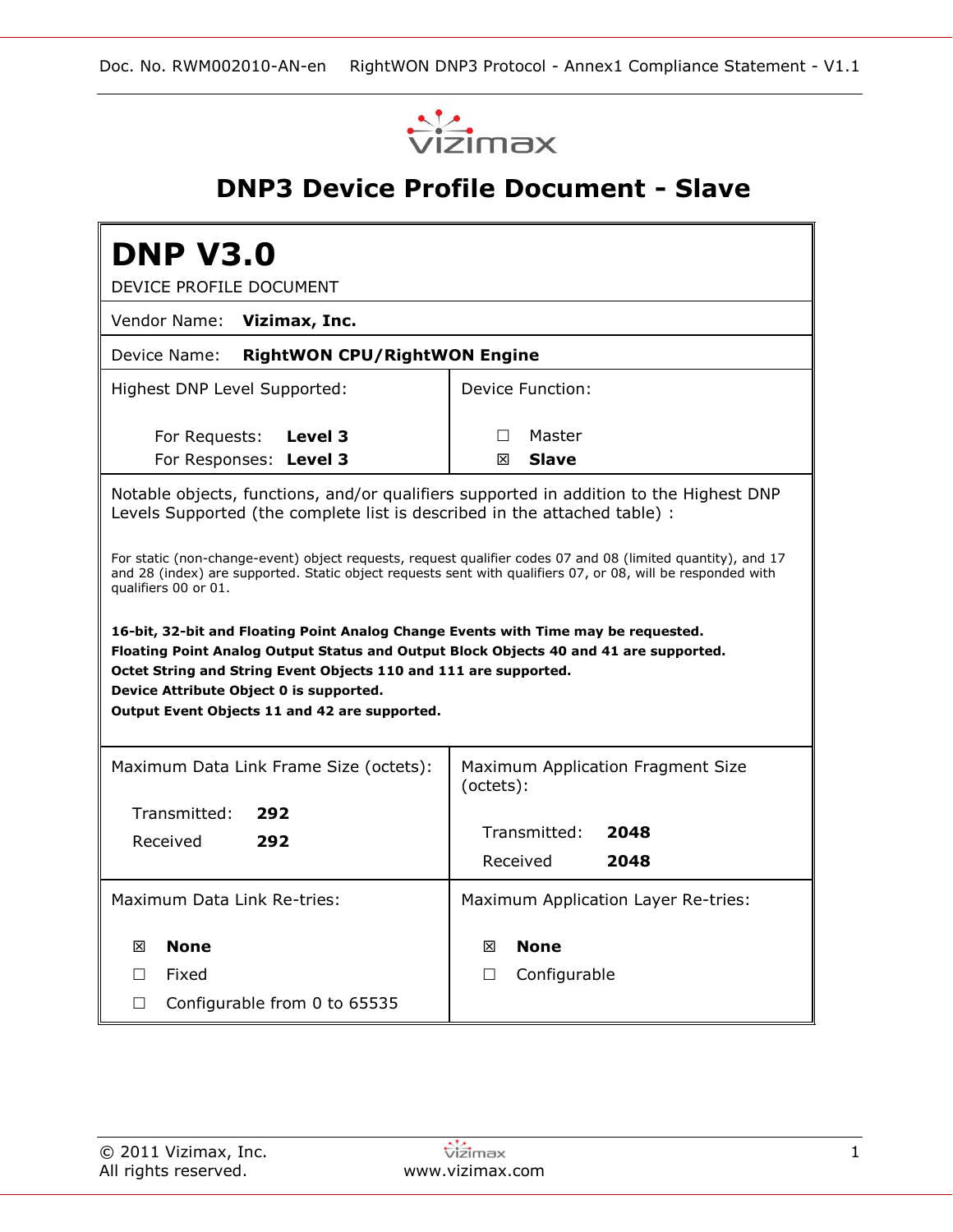|             | <b>DNP V3.0</b>                                                                                                   |             |                                        |  |                     |  |  |  |  |  |  |
|-------------|-------------------------------------------------------------------------------------------------------------------|-------------|----------------------------------------|--|---------------------|--|--|--|--|--|--|
|             | DEVICE PROFILE DOCUMENT                                                                                           |             |                                        |  |                     |  |  |  |  |  |  |
|             | Requires Data Link Layer Confirmation:                                                                            |             |                                        |  |                     |  |  |  |  |  |  |
| ⊠           | <b>Never</b>                                                                                                      |             |                                        |  |                     |  |  |  |  |  |  |
| $\Box$      | Always                                                                                                            |             |                                        |  |                     |  |  |  |  |  |  |
| П.          | Sometimes                                                                                                         |             |                                        |  |                     |  |  |  |  |  |  |
| $\Box$      | Configurable as: Never, Only for multi-frame messages, or Always                                                  |             |                                        |  |                     |  |  |  |  |  |  |
|             | Requires Application Layer Confirmation:                                                                          |             |                                        |  |                     |  |  |  |  |  |  |
| $\Box$      | Never                                                                                                             |             |                                        |  |                     |  |  |  |  |  |  |
| $\Box$      | Always                                                                                                            |             |                                        |  |                     |  |  |  |  |  |  |
| 図           | When reporting Event Data (Slave devices only)                                                                    |             |                                        |  |                     |  |  |  |  |  |  |
| ⊠<br>$\Box$ | When sending multi-fragment responses (Slave devices only)<br>Sometimes                                           |             |                                        |  |                     |  |  |  |  |  |  |
| $\Box$      | Configurable as: "Only when reporting event data", or "When reporting event"<br>data or multi-fragment messages." |             |                                        |  |                     |  |  |  |  |  |  |
|             | Timeouts while waiting for:                                                                                       |             |                                        |  |                     |  |  |  |  |  |  |
|             | Data Link Confirm:                                                                                                | $\Box$ None | $\Box$ Fixed at ______ $\Box$ Variable |  | ⊠ Configurable      |  |  |  |  |  |  |
|             | Complete Appl. Fragment: ⊠ None                                                                                   |             | $\Box$ Fixed at $\Box$ $\Box$ Variable |  | $\Box$ Configurable |  |  |  |  |  |  |
|             | <b>Application Confirm:</b>                                                                                       | $\Box$ None | $\Box$ Fixed at $\Box$ $\Box$ Variable |  | ⊠ Configurable      |  |  |  |  |  |  |
|             | Complete Appl. Response: ⊠ None                                                                                   |             | $\Box$ Fixed at ______ $\Box$ Variable |  | $\Box$ Configurable |  |  |  |  |  |  |
| Others:     |                                                                                                                   |             |                                        |  |                     |  |  |  |  |  |  |
|             | Select/Operate Arm Timeout, configurable                                                                          |             |                                        |  |                     |  |  |  |  |  |  |
|             | <b>Need Time Interval, configurable</b>                                                                           |             |                                        |  |                     |  |  |  |  |  |  |
|             | <b>Application File Timeout, configurable</b>                                                                     |             |                                        |  |                     |  |  |  |  |  |  |
|             | <b>Unsolicited Notification Delay, configurable</b>                                                               |             |                                        |  |                     |  |  |  |  |  |  |
|             | <b>Unsolicited Response Retry Delay, configurable</b>                                                             |             |                                        |  |                     |  |  |  |  |  |  |
|             | <b>Unsolicited Offline Interval, configurable</b>                                                                 |             |                                        |  |                     |  |  |  |  |  |  |
|             |                                                                                                                   |             |                                        |  |                     |  |  |  |  |  |  |
|             |                                                                                                                   |             |                                        |  |                     |  |  |  |  |  |  |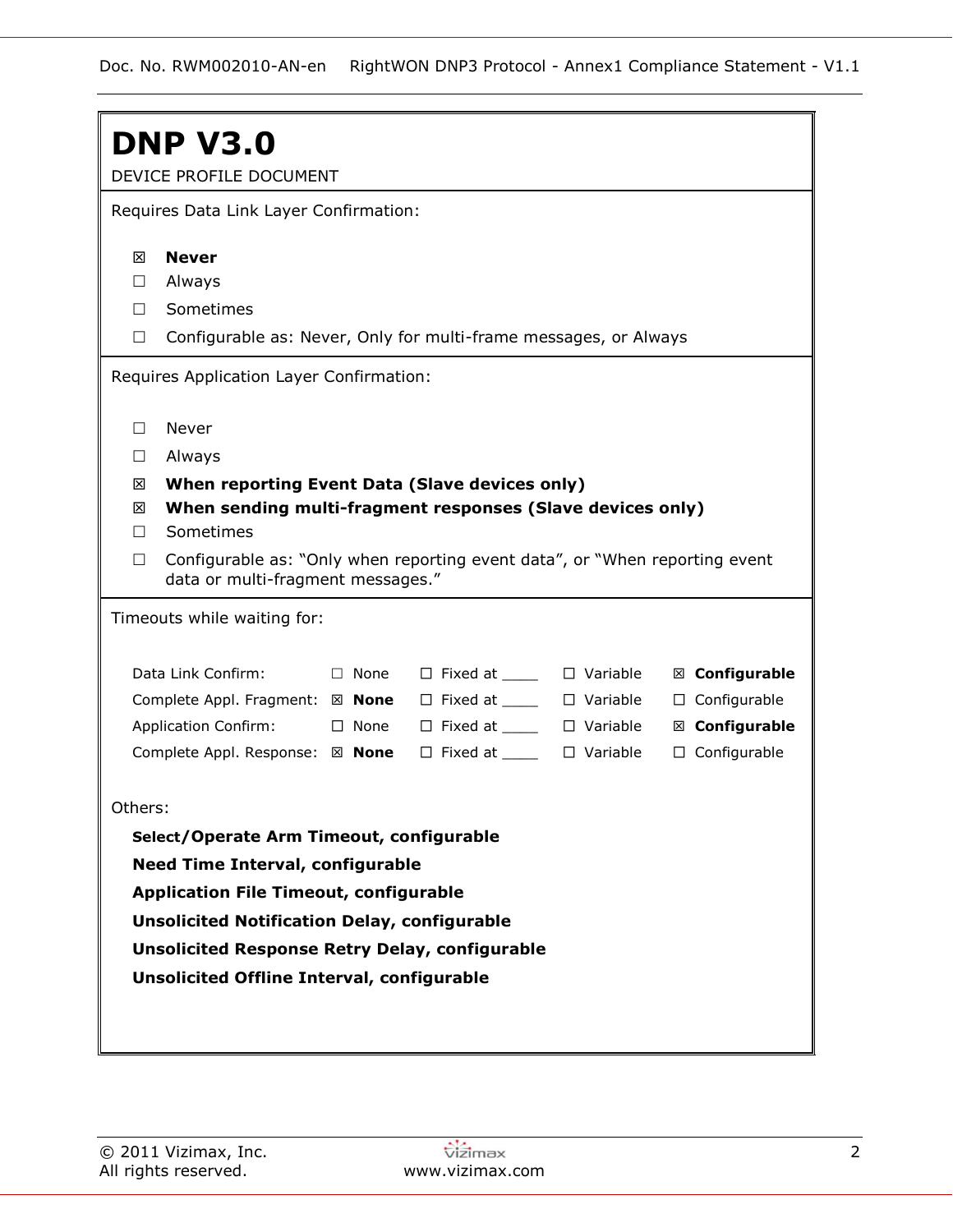| <b>DNP V3.0</b>                                                                                                                                                                                                         |    |                   |  |                                                                                            |                                      |                                               |  |  |  |  |
|-------------------------------------------------------------------------------------------------------------------------------------------------------------------------------------------------------------------------|----|-------------------|--|--------------------------------------------------------------------------------------------|--------------------------------------|-----------------------------------------------|--|--|--|--|
| DEVICE PROFILE DOCUMENT                                                                                                                                                                                                 |    |                   |  |                                                                                            |                                      |                                               |  |  |  |  |
| Sends/Executes Control Operations:                                                                                                                                                                                      |    |                   |  |                                                                                            |                                      |                                               |  |  |  |  |
|                                                                                                                                                                                                                         |    |                   |  |                                                                                            |                                      |                                               |  |  |  |  |
| <b>WRITE Binary Outputs</b>                                                                                                                                                                                             |    | $\boxtimes$ Never |  | $\Box$ Always                                                                              | $\Box$ Sometimes                     | $\Box$ Configurable                           |  |  |  |  |
| SELECT/OPERATE                                                                                                                                                                                                          | П. | Never             |  | $\Box$ Always                                                                              | $\Box$ Sometimes                     | ⊠ Configurable                                |  |  |  |  |
| DIRECT OPERATE                                                                                                                                                                                                          |    | $\Box$ Never      |  | $\Box$ Always                                                                              | $\Box$ Sometimes                     | ⊠ Configurable                                |  |  |  |  |
| DIRECT OPERATE - NO ACK                                                                                                                                                                                                 |    | $\Box$ Never      |  | $\Box$ Always                                                                              | $\Box$ Sometimes                     | ⊠ Configurable                                |  |  |  |  |
|                                                                                                                                                                                                                         |    |                   |  |                                                                                            |                                      |                                               |  |  |  |  |
| Count $> 1$                                                                                                                                                                                                             |    | $\boxtimes$ Never |  | $\Box$ Always                                                                              | $\Box$ Sometimes                     | $\Box$ Configurable                           |  |  |  |  |
| Pulse On                                                                                                                                                                                                                | П  | Never             |  | ⊠ Always                                                                                   | $\Box$ Sometimes                     | $\Box$ Configurable                           |  |  |  |  |
| Pulse Off                                                                                                                                                                                                               | П  | Never             |  | ⊠ Always                                                                                   | $\Box$ Sometimes                     | $\Box$ Configurable                           |  |  |  |  |
| Latch On                                                                                                                                                                                                                |    | $\Box$ Never      |  | ⊠ Always                                                                                   | $\Box$ Sometimes                     | $\Box$ Configurable                           |  |  |  |  |
| Latch Off                                                                                                                                                                                                               |    | $\Box$ Never      |  | ⊠ Always                                                                                   | $\Box$ Sometimes                     | $\Box$ Configurable                           |  |  |  |  |
| Queue                                                                                                                                                                                                                   |    | $\boxtimes$ Never |  | $\Box$ Always                                                                              | $\Box$ Sometimes                     | $\Box$ Configurable                           |  |  |  |  |
| Clear Queue                                                                                                                                                                                                             | ⊠  | <b>Never</b>      |  | $\Box$ Sometimes<br>$\Box$ Configurable<br>$\Box$ Always                                   |                                      |                                               |  |  |  |  |
| Control Operation can be handled by the automation engine. The automation engine<br>then decide which control are accepted. If the automation engine do not handles the<br>controls, all type of controls are accepted. |    |                   |  |                                                                                            |                                      |                                               |  |  |  |  |
| Reports Binary Input Change Events<br>when no specific variation requested:                                                                                                                                             |    |                   |  | Reports time-tagged Binary Input Change<br>Events when no specific variation<br>requested: |                                      |                                               |  |  |  |  |
| $\Box$ Never                                                                                                                                                                                                            |    |                   |  |                                                                                            |                                      |                                               |  |  |  |  |
| $\Box$ Only time-tagged                                                                                                                                                                                                 |    |                   |  | $\Box$ Never                                                                               |                                      |                                               |  |  |  |  |
| $\Box$ Only non-time-tagged                                                                                                                                                                                             |    |                   |  |                                                                                            | $\Box$ Binary Input Change With Time |                                               |  |  |  |  |
| $\boxtimes$ Configurable to send one or the                                                                                                                                                                             |    |                   |  |                                                                                            |                                      | $\Box$ Binary Input Change With Relative Time |  |  |  |  |
| other                                                                                                                                                                                                                   |    |                   |  | ⊠ Configurable                                                                             |                                      |                                               |  |  |  |  |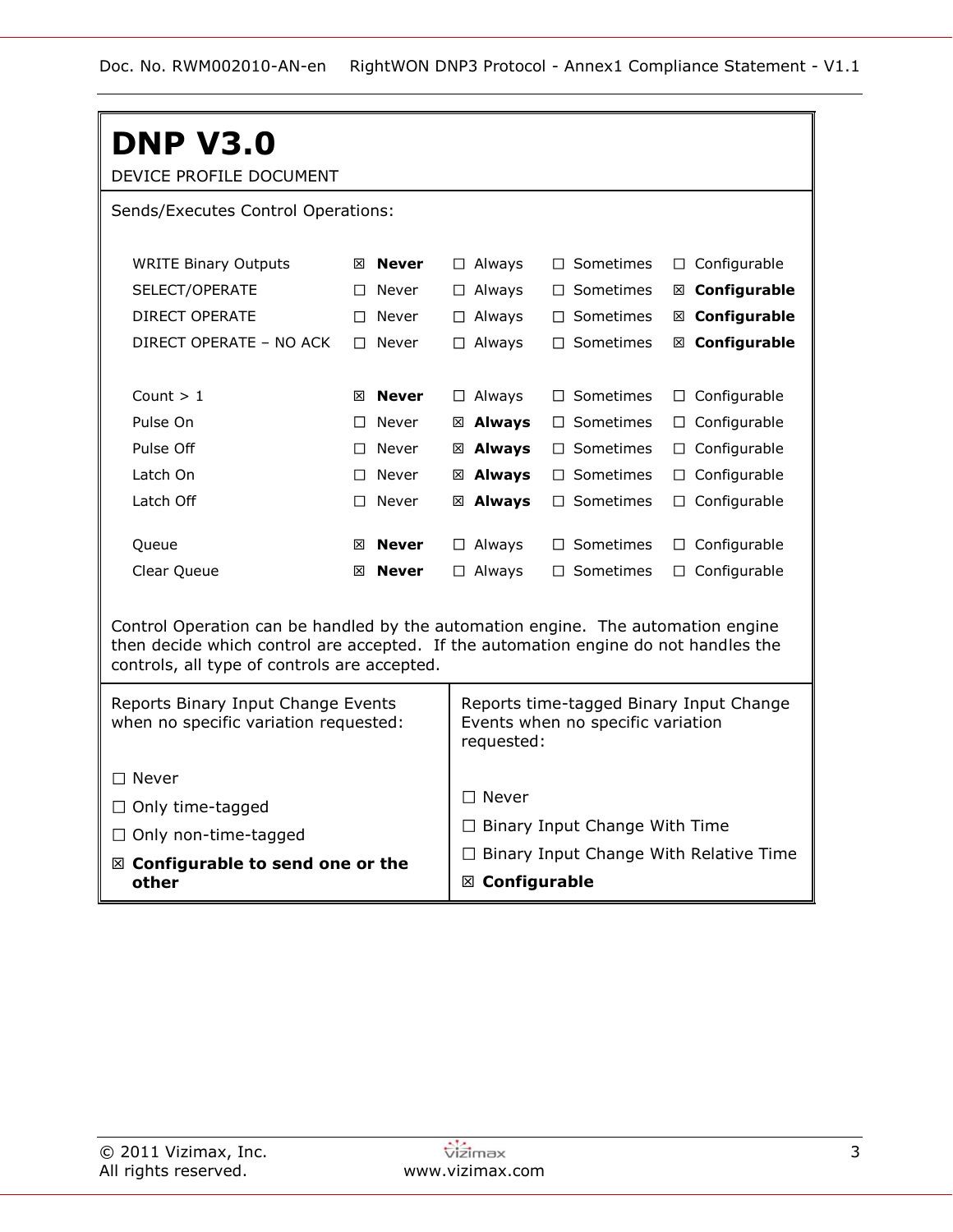| <b>DNP V3.0</b>                         |            |                                     |                                  |                                          |  |  |  |
|-----------------------------------------|------------|-------------------------------------|----------------------------------|------------------------------------------|--|--|--|
| DEVICE PROFILE DOCUMENT                 |            |                                     |                                  |                                          |  |  |  |
| Sends Unsolicited Responses:            |            |                                     | Sends Static Data in Unsolicited |                                          |  |  |  |
|                                         |            | Responses:                          |                                  |                                          |  |  |  |
| $\Box$ Never                            |            |                                     |                                  |                                          |  |  |  |
| ⊠ Configurable                          |            | ⊠ Never                             |                                  |                                          |  |  |  |
| $\Box$ Only certain objects             |            |                                     |                                  | <b>When Device Restarts</b>              |  |  |  |
| $\Box$ Sometimes (attach explanation)   |            |                                     |                                  | $\Box$ When Status Flags Change          |  |  |  |
| ⊠ ENABLE/DISABLE UNSOLICITED            |            |                                     |                                  |                                          |  |  |  |
| <b>Function codes supported</b>         |            |                                     |                                  | No other options are permitted.          |  |  |  |
| Default Counter Object/Variation:       |            |                                     | Counters Roll Over at:           |                                          |  |  |  |
|                                         |            |                                     |                                  |                                          |  |  |  |
| $\Box$ No Counters Reported             |            |                                     |                                  | $\Box$ No Counters Reported              |  |  |  |
| $\boxtimes$ Configurable                |            |                                     |                                  | $\Box$ Configurable (attach explanation) |  |  |  |
| □ Default Object                        |            | $\Box$ 16 Bits                      |                                  |                                          |  |  |  |
| $\Box$ Default Variation:               |            | $\boxtimes$ 32 Bits                 |                                  |                                          |  |  |  |
| $\boxtimes$ Point-by-point configurable |            | □ Other Value: ______               |                                  |                                          |  |  |  |
|                                         |            | $\Box$ Point-by-point list attached |                                  |                                          |  |  |  |
| Sends Multi-Fragment Responses:         |            |                                     |                                  |                                          |  |  |  |
| $\boxtimes$ Yes                         |            |                                     |                                  |                                          |  |  |  |
| $\Box$ No                               |            |                                     |                                  |                                          |  |  |  |
| $\Box$ Configurable                     |            |                                     |                                  |                                          |  |  |  |
|                                         |            |                                     |                                  |                                          |  |  |  |
| Sequential File Transfer Support:       |            |                                     |                                  |                                          |  |  |  |
|                                         |            |                                     |                                  |                                          |  |  |  |
| Append File Mode                        | $\Box$ Yes |                                     | ⊠ No                             |                                          |  |  |  |
| <b>Custom Status Code Strings</b>       | $\Box$ Yes |                                     | $\boxtimes$ No                   |                                          |  |  |  |
| <b>Permissions Field</b>                | $\Box$ Yes |                                     | ⊠ No                             |                                          |  |  |  |
| File Events Assigned to Class           | $\Box$ Yes |                                     | $\boxtimes$ No                   |                                          |  |  |  |
| File Events Send Immediately            | $\Box$ Yes |                                     | ⊠ No                             |                                          |  |  |  |
| Multiple Blocks in a Fragment           | $\Box$ Yes |                                     | ⊠ No                             |                                          |  |  |  |
| Max Number of Files Open                | 0          |                                     |                                  |                                          |  |  |  |
|                                         |            |                                     |                                  |                                          |  |  |  |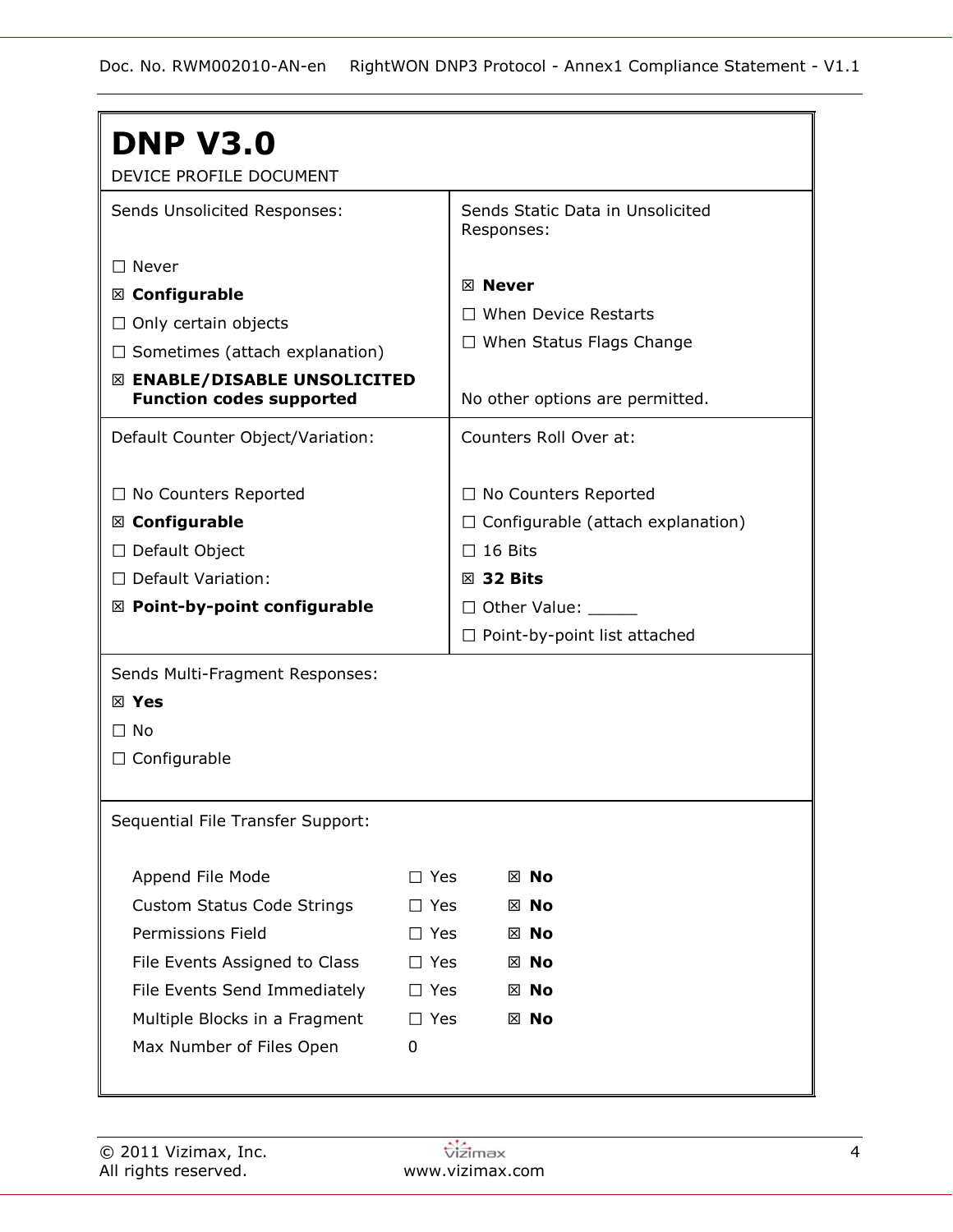| $\sim$                           |  |
|----------------------------------|--|
| <b>VIZIMAX</b>                   |  |
| <b>DNP3 Implementation Table</b> |  |

|                         |                            | <b>OBJECT</b>                                             |                         |                                | <b>REQUEST</b>                                                                                     |            | <b>RESPONSE</b><br>(Library will respond with) |                  |                                           |  |
|-------------------------|----------------------------|-----------------------------------------------------------|-------------------------|--------------------------------|----------------------------------------------------------------------------------------------------|------------|------------------------------------------------|------------------|-------------------------------------------|--|
| Object<br><b>Number</b> | Variation<br><b>Number</b> | <b>Description</b>                                        |                         | <b>Function</b><br>Codes (dec) | (Library will parse)<br><b>Qualifier Codes</b><br>(hex)                                            |            | <b>Function Codes</b><br>(dec)                 |                  | <b>Qualifier Codes</b><br>(hex)           |  |
| 0                       | $1 - 253$                  | Device Attribute Specific                                 | 1                       | (read)                         | 00, 01<br>(start-stop)<br>(no range, or all)<br>06<br>07, 08 (limited qty)<br>17, 27, 28 (index)   | 129        | (response)                                     | 00, 01<br>17, 28 | (start-stop)<br>$(index -$<br>see note 1) |  |
|                         |                            |                                                           | $\overline{\mathbf{c}}$ | (write)                        | 00, 01<br>(start-stop)                                                                             |            |                                                |                  |                                           |  |
| 0                       | 254                        | Device Attribute - Non-Specific All Attributes<br>Request | $\mathbf{1}$            | (read)                         | 00, 01<br>(start-stop)<br>06<br>(no range, or all)<br>07, 08 (limited qty)<br>17, 27, 28 (index)   | 129        | (response)                                     | 00, 01<br>17, 28 | (start-stop)<br>$(index -$<br>see note 1) |  |
| 0                       | 255                        | Device Attribute – List of Attribute Variations           | 1                       | (read)                         | 00, 01<br>(start-stop)<br>06<br>(no range, or all)<br>07,08<br>(limited qty)<br>17, 27, 28 (index) | 129        | (response)                                     | 00, 01<br>17, 28 | (start-stop)<br>$(index -$<br>see note 1) |  |
| 1                       | 0                          | Binary Input - Any Variation                              | 1<br>22                 | (read)<br>(assign class)       | 00, 01<br>(start-stop)<br>06 (no range, or all)<br>07, 08<br>(limited qty)<br>17, 27, 28 (index)   |            |                                                |                  |                                           |  |
| $\mathbf{1}$            | 1                          | <b>Binary Input</b>                                       | 1                       | (read)                         | 00, 01<br>(start-stop)<br>06<br>(no range, or all)<br>07, 08 (limited qty)<br>17, 27, 28 (index)   | 129        | (response)                                     | 00, 01<br>17, 28 | (start-stop)<br>$(index -$<br>see note 2) |  |
| 1                       | $\overline{2}$             | <b>Binary Input with Status</b>                           | 1                       | (read)                         | 00, 01<br>(start-stop)<br>06<br>(no range, or all)<br>07, 08 (limited qty)<br>17, 27, 28 (index)   | 129        | (response)                                     | 00, 01<br>17, 28 | (start-stop)<br>$(index -$<br>see note 2) |  |
| 2                       | 0                          | Binary Input Change - Any Variation                       | 1                       | (read)                         | 06<br>(no range, or all)<br>07, 08 (limited qty)                                                   |            |                                                |                  |                                           |  |
| 2                       | $\mathbf{1}$               | Binary Input Change without Time                          | $\mathbf{1}$            | (read)                         | 06<br>(no range, or all)<br>07, 08 (limited qty)                                                   | 129<br>130 | (response)<br>(unsol. resp)                    | 17, 28           | (index)                                   |  |
| 2                       | $\overline{2}$             | Binary Input Change with Time                             | 1                       | (read)                         | 06<br>(no range, or all)<br>07, 08<br>(limited qty)                                                | 129<br>130 | (response)<br>(unsol. resp)                    | 17, 28           | (index)                                   |  |
| 2                       | 3                          | Binary Input Change with Relative Time                    | 1                       | (read)                         | 06<br>(no range, or all)<br>07,08<br>(limited qty)                                                 | 129<br>130 | (response)<br>(unsol. resp)                    | 17, 28           | (index)                                   |  |
| 3                       | 0                          | Double Bit Input - Any Variation                          | 1<br>22                 | (read)<br>(assign class)       | 00, 01<br>(start-stop)<br>06<br>(no range, or all)<br>07, 08 (limited qty)<br>17, 27, 28 (index)   |            |                                                |                  |                                           |  |
| 3                       | 1                          | Double Bit Input                                          | 1                       | (read)                         | 00, 01<br>(start-stop)<br>06 (no range, or all)<br>07, 08 (limited qty)<br>17, 27, 28 (index)      | 129        | (response)                                     | 00, 01<br>17, 28 | (start-stop)<br>$(index -$<br>see note 1) |  |
| 3                       | $\overline{2}$             | Double Bit Input with Status                              | 1                       | (read)                         | 00, 01<br>(start-stop)<br>06 (no range, or all)<br>07, 08 (limited qty)<br>17, 27, 28 (index)      | 129        | (response)                                     | 00, 01<br>17, 28 | (start-stop)<br>$(index -$<br>see note 1) |  |
| 4                       | 0                          | Double Bit Input Change - Any Variation                   | $\mathbf{1}$            | (read)                         | 06 (no range, or all)<br>07, 08 (limited qty)                                                      |            |                                                |                  |                                           |  |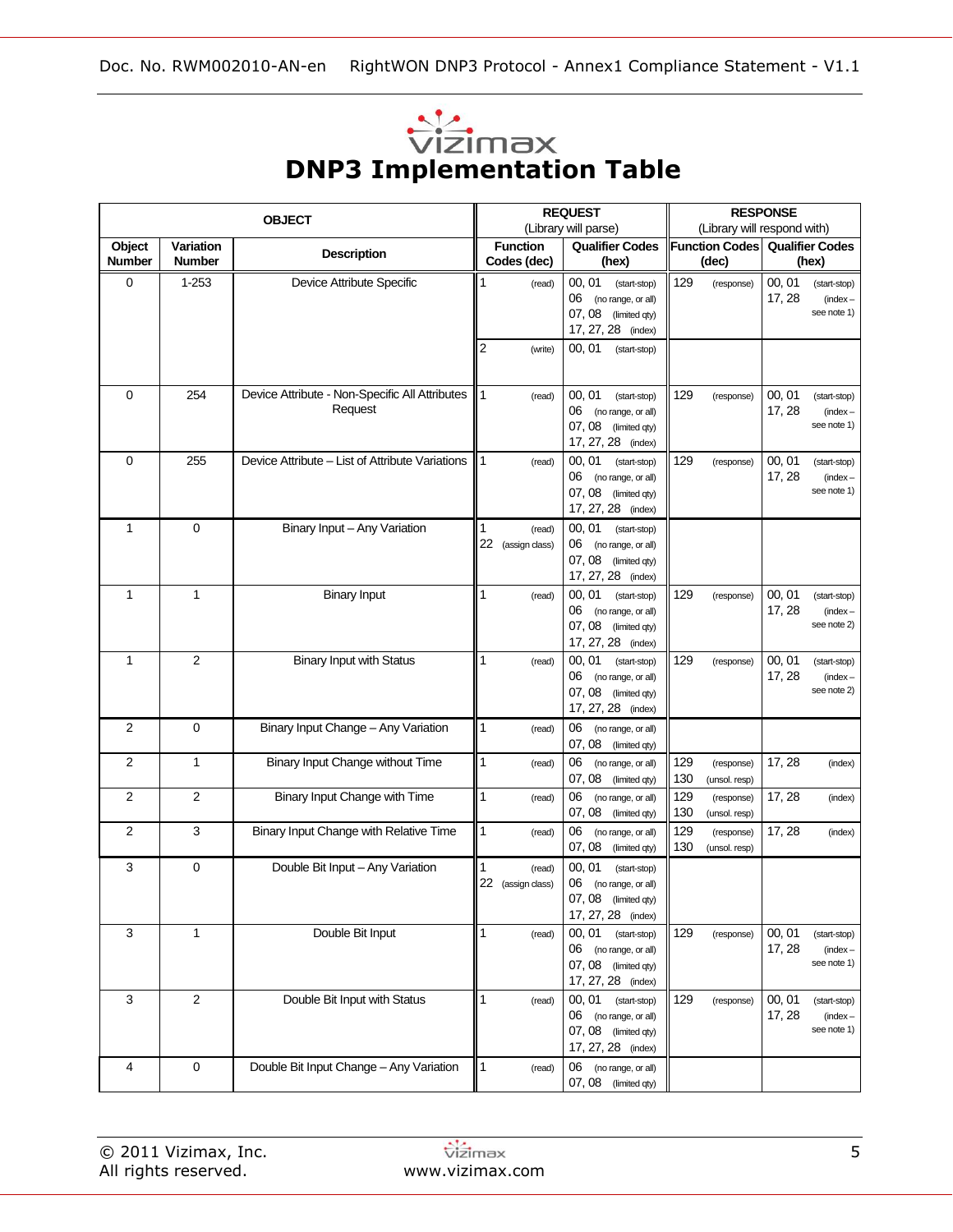|                         |                            |                                            |                                                                                     | <b>REQUEST</b>                                                                                                                                   |                                           | <b>RESPONSE</b>                                               |
|-------------------------|----------------------------|--------------------------------------------|-------------------------------------------------------------------------------------|--------------------------------------------------------------------------------------------------------------------------------------------------|-------------------------------------------|---------------------------------------------------------------|
|                         |                            | <b>OBJECT</b>                              |                                                                                     | (Library will parse)                                                                                                                             |                                           | (Library will respond with)                                   |
| Object<br><b>Number</b> | Variation<br><b>Number</b> | <b>Description</b>                         | <b>Function</b><br>Codes (dec)                                                      | <b>Qualifier Codes</b><br>(hex)                                                                                                                  | <b>Function Codes</b><br>(dec)            | <b>Qualifier Codes</b><br>(hex)                               |
| 4                       | 1                          | Double Bit Input Change without Time       | 1<br>(read)                                                                         | 06<br>(no range, or all)<br>07, 08 (limited qty)                                                                                                 | 129<br>(response)<br>130<br>(unsol. resp) | 17, 28<br>(index)                                             |
| 4                       | $\overline{2}$             | Double Bit Input Change with Time          | $\mathbf{1}$<br>(read)                                                              | 06<br>(no range, or all)<br>07, 08<br>(limited qty)                                                                                              | 129<br>(response)<br>130<br>(unsol. resp) | 17, 28<br>(index)                                             |
| 4                       | 3                          | Double Bit Input Change with Relative Time | 1<br>(read)                                                                         | 06<br>(no range, or all)<br>07, 08<br>(limited qty)                                                                                              | 129<br>(response)<br>130<br>(unsol. resp) | 17, 28<br>(index)                                             |
| 10                      | 0                          | Binary Output - Any Variation              | $\mathbf{1}$<br>(read)<br>22 (assign class)                                         | 00, 01<br>(start-stop)<br>06<br>(no range, or all)<br>07,08<br>(limited qty)<br>17, 27, 28 (index)                                               |                                           |                                                               |
| 10                      | 1                          | <b>Binary Output</b>                       | 1<br>(read)<br>1<br>(write                                                          | 00, 01<br>(start-stop)<br>06<br>(no range, or all)<br>07,08<br>(limited qty)<br>17, 27, 28 (index)<br>00, 01<br>(start-stop)                     | 129<br>(response)                         | 00, 01<br>(start-stop)<br>17, 28<br>$(index -$<br>see note 1) |
| 10                      | $\overline{2}$             | <b>Binary Output Status</b>                | $\mathbf{1}$<br>(read)                                                              | 00, 01<br>(start-stop)<br>06<br>(no range, or all)<br>07, 08<br>(limited qty)<br>17, 27, 28 (index)                                              | 129<br>(response)                         | 00, 01<br>(start-stop)<br>17.28<br>$(index -$<br>see note 2)  |
| 11                      | 0                          | Binary Output Change - Any Variation       | 1<br>(read)                                                                         | 06<br>(no range, or all)<br>07, 08<br>(limited qty)                                                                                              |                                           |                                                               |
| 11                      | 1                          | Binary Output Change without Time          | $\mathbf{1}$<br>(read)                                                              | 06<br>(no range, or all)<br>07, 08<br>(limited qty)                                                                                              | 129<br>(response)<br>130<br>(unsol. resp) | 17, 28<br>(index)                                             |
| 11                      | $\overline{2}$             | Binary Output Change with Time             | $\mathbf{1}$<br>(read)                                                              | 06<br>(no range, or all)<br>07,08<br>(limited qty)                                                                                               | 129<br>(response)<br>130<br>(unsol. resp) | 17, 28<br>(index)                                             |
| 12                      | 0                          | Control Relay Output Block                 | 22 (assign class)                                                                   | 00, 01<br>(start-stop)<br>06<br>(no range, or all)<br>07,08<br>(limited qty)<br>17, 27, 28<br>(index)                                            |                                           |                                                               |
| 12                      | 1                          | <b>Control Relay Output Block</b>          | 3<br>(select)<br>4<br>(operate)<br>5<br>(direct op)<br>6<br>(dir. op, noack)        | 17, 28<br>(index)                                                                                                                                | 129<br>(response)                         | echo of request                                               |
| 12                      | $\overline{2}$             | Pattern Control Block                      | 3<br>(select)<br>4<br>(operate)<br>5<br>(direct op)<br>6<br>(dir. op, noack)        | 7<br>(limited quantity)                                                                                                                          | 129<br>(response)                         | echo of request                                               |
| 20                      | 0                          | Binary Counter - Any Variation             | $\mathbf{1}$<br>(read)<br>22 (assign class)<br>7<br>(freeze)<br>8<br>(freeze noack) | 00, 01<br>(start-stop)<br>06 (no range, or all)<br>07, 08 (limited qty)<br>17, 27, 28 (index)<br>00, 01<br>(start-stop)<br>06 (no range, or all) |                                           |                                                               |
|                         |                            |                                            | 9<br>(freeze clear)<br>10<br>(frz. cl. noack)                                       | 07, 08 (limited qty)                                                                                                                             |                                           |                                                               |
| 20                      | 1                          | 32-Bit Binary Counter (with Flag)          | 1<br>(read)                                                                         | 00, 01<br>(start-stop)<br>06 (no range, or all)<br>07, 08 (limited qty)<br>17, 27, 28 (index)                                                    | 129<br>(response)                         | 00, 01<br>(start-stop)<br>17, 28<br>$(index -$<br>see note 2) |
| 20                      | 2                          | 16-Bit Binary Counter (with Flag)          | 1<br>(read)                                                                         | 00, 01<br>(start-stop)<br>06 (no range, or all)<br>07, 08 (limited qty)<br>17, 27, 28 (index)                                                    | 129<br>(response)                         | 00, 01<br>(start-stop)<br>17, 28<br>$(index -$<br>see note 2) |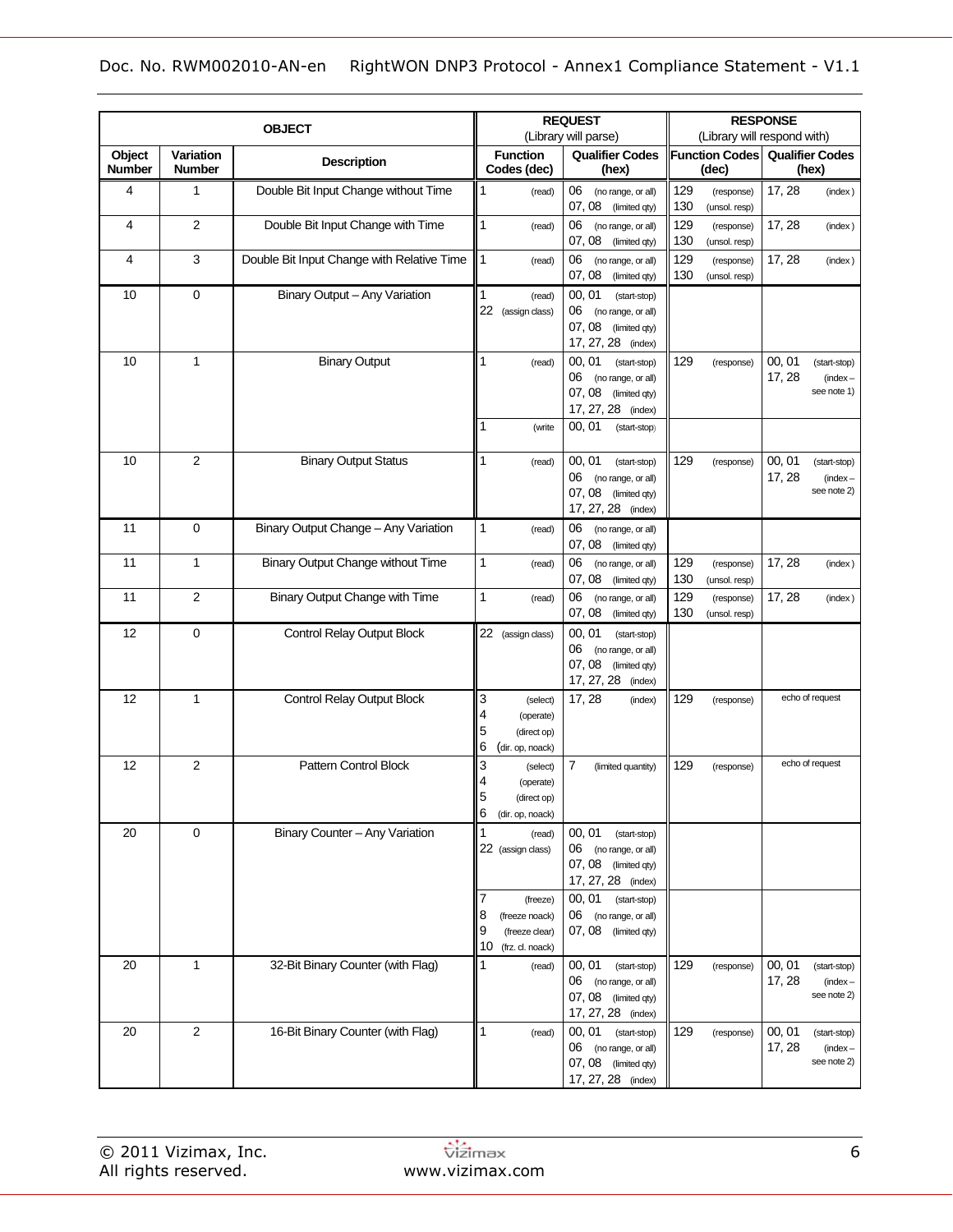|                  |                            | <b>OBJECT</b>                                                              |              |                                | <b>REQUEST</b>                                                                                   |                                | <b>RESPONSE</b><br>(Library will respond with) |                           |                                           |  |
|------------------|----------------------------|----------------------------------------------------------------------------|--------------|--------------------------------|--------------------------------------------------------------------------------------------------|--------------------------------|------------------------------------------------|---------------------------|-------------------------------------------|--|
| Object<br>Number | Variation<br><b>Number</b> | <b>Description</b>                                                         |              | <b>Function</b><br>Codes (dec) | (Library will parse)<br><b>Qualifier Codes</b><br>(hex)                                          | <b>Function Codes</b><br>(dec) |                                                |                           | <b>Qualifier Codes</b><br>(hex)           |  |
| 20               | 5                          | 32-Bit Binary Counter without Flag                                         | 1            | (read)                         | 00.01<br>(start-stop)<br>06 (no range, or all)<br>07, 08 (limited qty)<br>17, 27, 28 (index)     | 129                            | (response)                                     | 00, 01<br>17, 28          | (start-stop)<br>$(index -$<br>see note 2) |  |
| 20               | 6                          | 16-Bit Binary Counter without Flag                                         | 1            | (read)                         | 00, 01<br>(start-stop)<br>06 (no range, or all)<br>07, 08 (limited qty)<br>17, 27, 28 (index)    | 129                            | (response)                                     | 00, 01<br>17, 28          | (start-stop)<br>$(index -$<br>see note 2) |  |
| 21               | 0                          | Frozen Counter - Any Variation                                             | 1            | (read)<br>22 (assign class)    | 00, 01 (start-stop)<br>06 (no range, or all)<br>07, 08 (limited qty)<br>17, 27, 28 (index)       |                                |                                                |                           |                                           |  |
| 21               | 1                          | 32-Bit Frozen Counter (with Flag)                                          | $\mathbf{1}$ | (read)                         | 00, 01<br>(start-stop)<br>06 (no range, or all)<br>07, 08 (limited qty)<br>17, 27, 28 (index)    | 129                            | (response)                                     | 00, 01<br>17, 28          | (start-stop)<br>$(index -$<br>see note 2) |  |
| 21               | $\overline{2}$             | 16-Bit Frozen Counter (with Flag)                                          | 1            | (read)                         | 00, 01<br>(start-stop)<br>06 (no range, or all)<br>07, 08 (limited qty)<br>17, 27, 28 (index)    | 129                            | (response)                                     | 00, 01<br>17, 28          | (start-stop)<br>$(index -$<br>see note 2) |  |
| 21               | 5                          | 32-Bit Frozen Counter with Time Of Freeze                                  | 1            | (read)                         | 00, 01<br>(start-stop)<br>06<br>(no range, or all)<br>07, 08 (limited qty)<br>17, 27, 28 (index) | 129                            | (response)                                     | 00, 01<br>stop)<br>17, 28 | (start-<br>$(index -$<br>see note 1)      |  |
| 21               | 6                          | 16-Bit Frozen Counter with Time Of Freeze                                  | 1            | (read)                         | 00, 01 (start-stop)<br>06 (no range, or all)<br>07, 08 (limited qty)<br>17, 27, 28 (index)       | 129                            | (response)                                     | 00, 01<br>stop)<br>17, 28 | (start-<br>$(index -$<br>see note 1)      |  |
| 21               | 9                          | 32-Bit Frozen Counter without Flag                                         | 1            | (read)                         | 00, 01<br>(start-stop)<br>06 (no range, or all)<br>07, 08 (limited qty)<br>17, 27, 28 (index)    | 129                            | (response)                                     | 00, 01<br>17, 28          | (start-stop)<br>$(index -$<br>see note 2) |  |
| 21               | 10                         | 16-Bit Frozen Counter without Flag                                         | 1            | (read)                         | 00, 01<br>(start-stop)<br>06<br>(no range, or all)<br>07, 08 (limited qty)<br>17, 27, 28 (index) | 129                            | (response)                                     | 00, 01<br>17, 28          | (start-stop)<br>$(index -$<br>see note 2) |  |
| 22               | $\mathbf 0$                | Counter Change Event - Any Variation                                       | $\mathbf{1}$ | (read)                         | 06<br>(no range, or all)<br>07, 08 (limited qty)                                                 |                                |                                                |                           |                                           |  |
| 22               | 1                          | 32-Bit Counter Change Event without Time                                   | $\vert$ 1    | (read)                         | 06<br>(no range, or all)<br>07, 08 (limited qty)                                                 | 129<br>130                     | (response)<br>(unsol. resp)                    | 17, 28                    | (index)                                   |  |
| 22               | $\sqrt{2}$                 | 16-Bit Counter Change Event without Time                                   | $\vert$ 1    | (read)                         | 06<br>(no range, or all)<br>07, 08 (limited qty)                                                 | 129<br>130                     | (response)<br>(unsol. resp)                    | 17, 28                    | (index)                                   |  |
| 22               | $\sqrt{5}$                 | 32-Bit Counter Change Event with Time                                      | 1            | (read)                         | 06<br>(no range, or all)<br>07, 08 (limited qty)                                                 | 129<br>130                     | (response)<br>(unsol. resp)                    | 17, 28                    | (index)                                   |  |
| 22               | 6                          | 16-Bit Counter Change Event with Time                                      | 1            | (read)                         | 06<br>(no range, or all)<br>07, 08 (limited qty)                                                 | 129<br>130                     | (response)<br>(unsol. resp)                    | 17, 28                    | (index)                                   |  |
| 23               | $\pmb{0}$                  | Frozen Counter Event (Variation 0 is used to<br>request default variation) | ∥1           | (read)                         | 06<br>(no range, or all)<br>07, 08 (limited qty)                                                 |                                |                                                |                           |                                           |  |
| 23               | 1                          | 32-Bit Frozen Counter Event                                                | 1            | (read)                         | 06<br>(no range, or all)<br>07, 08 (limited qty)                                                 | 129<br>130                     | (response)<br>(unsol. resp)                    | 17,28                     | (index)                                   |  |
| 23               | $\overline{2}$             | 16-Bit Frozen Counter Event                                                | 1            | (read)                         | 06<br>(no range, or all)<br>07, 08 (limited qty)                                                 | 129<br>130                     | (response)<br>(unsol. resp)                    | 17,28                     | (index)                                   |  |
| 23               | $\sqrt{5}$                 | 32-Bit Frozen Counter Event with Time                                      | $\mathbf{1}$ | (read)                         | 06<br>(no range, or all)<br>07, 08 (limited qty)                                                 | 129<br>130                     | (response)<br>(unsol. resp)                    | 17, 28                    | (index)                                   |  |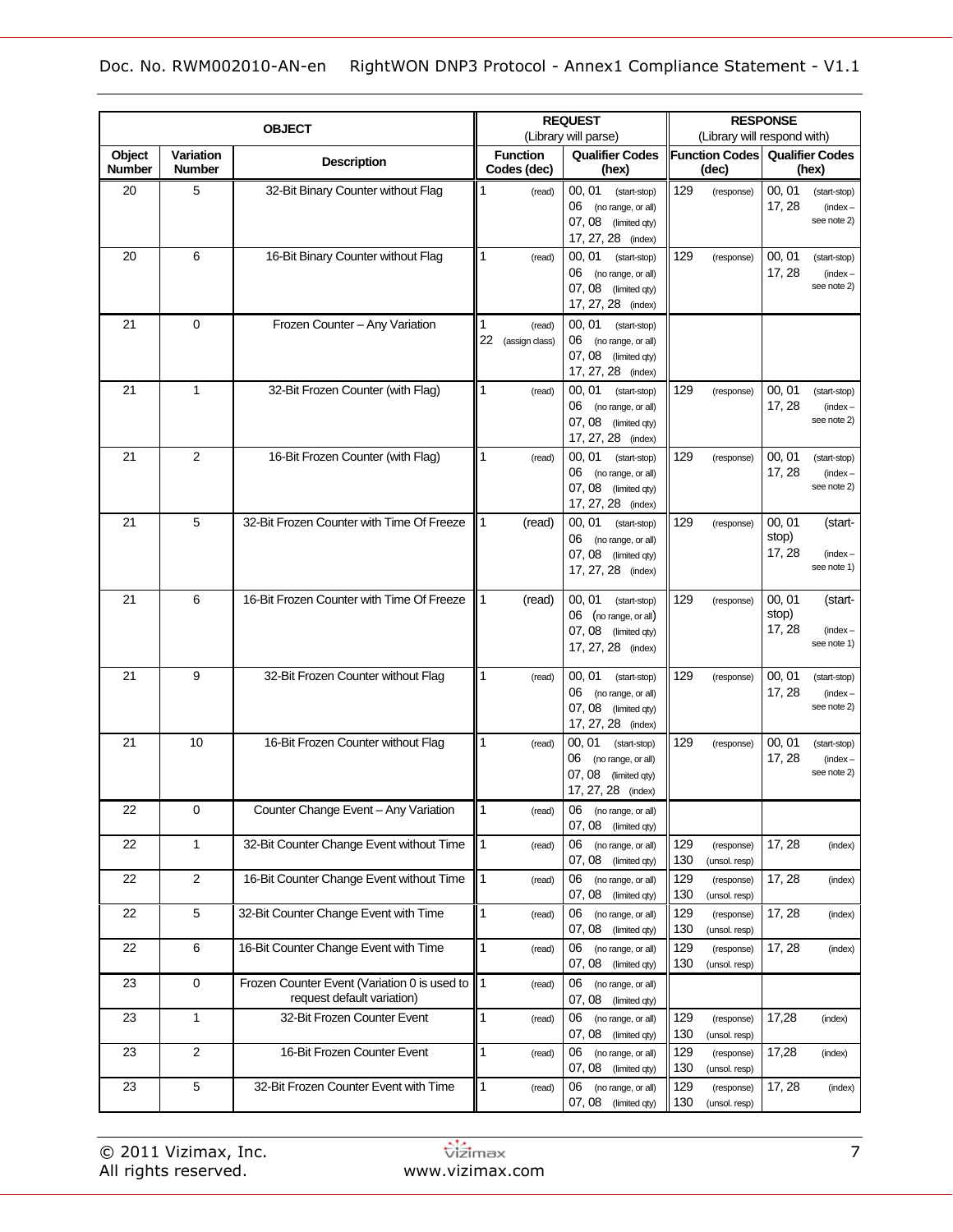| <b>OBJECT</b>    |                                   |                                                          |                                     | <b>REQUEST</b>                                                                                      | <b>RESPONSE</b>                           |                                                               |  |  |
|------------------|-----------------------------------|----------------------------------------------------------|-------------------------------------|-----------------------------------------------------------------------------------------------------|-------------------------------------------|---------------------------------------------------------------|--|--|
|                  |                                   |                                                          | (Library will parse)                |                                                                                                     | (Library will respond with)               |                                                               |  |  |
| Object<br>Number | <b>Variation</b><br><b>Number</b> | <b>Description</b>                                       | <b>Function</b><br>Codes (dec)      | <b>Qualifier Codes</b><br>(hex)                                                                     | <b>Function Codes</b><br>(dec)            | <b>Qualifier Codes</b><br>(hex)                               |  |  |
| 23               | 6                                 | 16-Bit Frozen Counter Event with Time                    | 1<br>(read)                         | 06<br>(no range, or all)<br>07, 08<br>(limited qty)                                                 | 129<br>(response)<br>130<br>(unsol. resp) | 17, 28<br>(index)                                             |  |  |
| 30               | $\mathbf 0$                       | Analog Input - Any Variation                             | 1<br>(read)<br>22<br>(assign class) | 00, 01<br>(start-stop)<br>06<br>(no range, or all)<br>07, 08<br>(limited qty)<br>17, 27, 28 (index) |                                           |                                                               |  |  |
| 30               | 1                                 | 32-Bit Analog Input                                      | 1<br>(read)                         | 00, 01<br>(start-stop)<br>06<br>(no range, or all)<br>07,08<br>(limited qty)<br>17, 27, 28 (index)  | 129<br>(response)                         | 00, 01<br>(start-stop)<br>17, 28<br>$(index -$<br>see note 2) |  |  |
| 30               | 2                                 | 16-Bit Analog Input                                      | 1<br>(read)                         | 00, 01<br>(start-stop)<br>06<br>(no range, or all)<br>07,08<br>(limited qty)<br>17, 27, 28 (index)  | 129<br>(response)                         | 00, 01<br>(start-stop)<br>17, 28<br>$(index -$<br>see note 2) |  |  |
| 30               | 3                                 | 32-Bit Analog Input without Flag                         | 1<br>(read)                         | 00.01<br>(start-stop)<br>06<br>(no range, or all)<br>07, 08<br>(limited qty)<br>17, 27, 28 (index)  | 129<br>(response)                         | 00, 01<br>(start-stop)<br>17, 28<br>$(index -$<br>see note 2) |  |  |
| 30               | 4                                 | 16-Bit Analog Input without Flag                         | 1<br>(read)                         | 00, 01<br>(start-stop)<br>06<br>(no range, or all)<br>07, 08<br>(limited qty)<br>17, 27, 28 (index) | 129<br>(response)                         | 00, 01<br>(start-stop)<br>17, 28<br>$(index -$<br>see note 2) |  |  |
| 30               | 5                                 | short floating point                                     | 1<br>(read)                         | 00, 01<br>(start-stop)<br>06<br>(no range, or all)<br>07, 08<br>(limited qty)<br>17, 27, 28 (index) | 129<br>(response)                         | 00, 01<br>(start-stop)<br>17, 28<br>$(index -$<br>see note 2) |  |  |
| 32               | 0                                 | Analog Change Event - Any Variation                      | 1<br>(read)                         | 06<br>(no range, or all)<br>07, 08 (limited qty)                                                    |                                           |                                                               |  |  |
| 32               | $\mathbf{1}$                      | 32-Bit Analog Change Event without Time                  | $\mathbf{1}$<br>(read)              | 06<br>(no range, or all)<br>07, 08 (limited qty)                                                    | 129<br>(response)<br>130<br>(unsol. resp) | 17, 28<br>(index)                                             |  |  |
| 32               | $\overline{2}$                    | 16-Bit Analog Change Event without Time                  | 1<br>(read)                         | 06<br>(no range, or all)<br>07, 08<br>(limited qty)                                                 | 129<br>(response)<br>130<br>(unsol. resp) | 17, 28<br>(index)                                             |  |  |
| 32               | 3                                 | 32-Bit Analog Change Event with Time                     | 1<br>(read)                         | 06<br>(no range, or all)<br>07, 08<br>(limited qty)                                                 | 129<br>(response)<br>130<br>(unsol. resp) | 17, 28<br>(index)                                             |  |  |
| 32               | 4                                 | 16-Bit Analog Change Event with Time                     | $\mathbf{1}$<br>(read)              | 06<br>(no range, or all)<br>07, 08 (limited qty)                                                    | 129<br>(response)<br>130<br>(unsol. resp) | 17, 28<br>(index)                                             |  |  |
| 32               | 5                                 | short floating point Analog Change Event<br>without Time | 1<br>(read)                         | 06 (no range, or all)<br>07, 08 (limited qty)                                                       | 129<br>(response)<br>130<br>(unsol. resp) | 17, 28<br>(index)                                             |  |  |
| 32               | $\boldsymbol{7}$                  | short floating point Analog Change Event<br>with Time    | 1<br>(read)                         | 06 (no range, or all)<br>07, 08 (limited qty)                                                       | 129<br>(response)<br>130<br>(unsol. resp) | 17, 28<br>(index)                                             |  |  |
|                  |                                   |                                                          | 2<br>(write)                        | 00, 01<br>(start-stop)<br>07, 08<br>(limited qty)<br>17, 27, 28 (index)                             |                                           |                                                               |  |  |
| 40               | $\pmb{0}$                         | <b>Analog Output Status</b>                              | 1<br>(read)<br>22 (assign class)    | 00, 01<br>(start-stop)<br>06 (no range, or all)<br>07, 08 (limited qty)<br>17, 27, 28 (index)       |                                           |                                                               |  |  |
| 40               | $\mathbf{1}$                      | 32-Bit Analog Output Status                              | 1<br>(read)                         | 00, 01 (start-stop)<br>06 (no range, or all)<br>07, 08 (limited qty)<br>17, 27, 28 (index)          | 129<br>(response)                         | 00, 01<br>(start-stop)<br>17, 28<br>$(index -$<br>see note 2) |  |  |
| 40               | $\sqrt{2}$                        | 16-Bit Analog Output Status                              | 1<br>(read)                         | 00, 01 (start-stop)<br>06 (no range, or all)<br>07, 08 (limited qty)<br>17, 27, 28 (index)          | 129<br>(response)                         | 00, 01<br>(start-stop)<br>17, 28<br>$(index -$<br>see note 2) |  |  |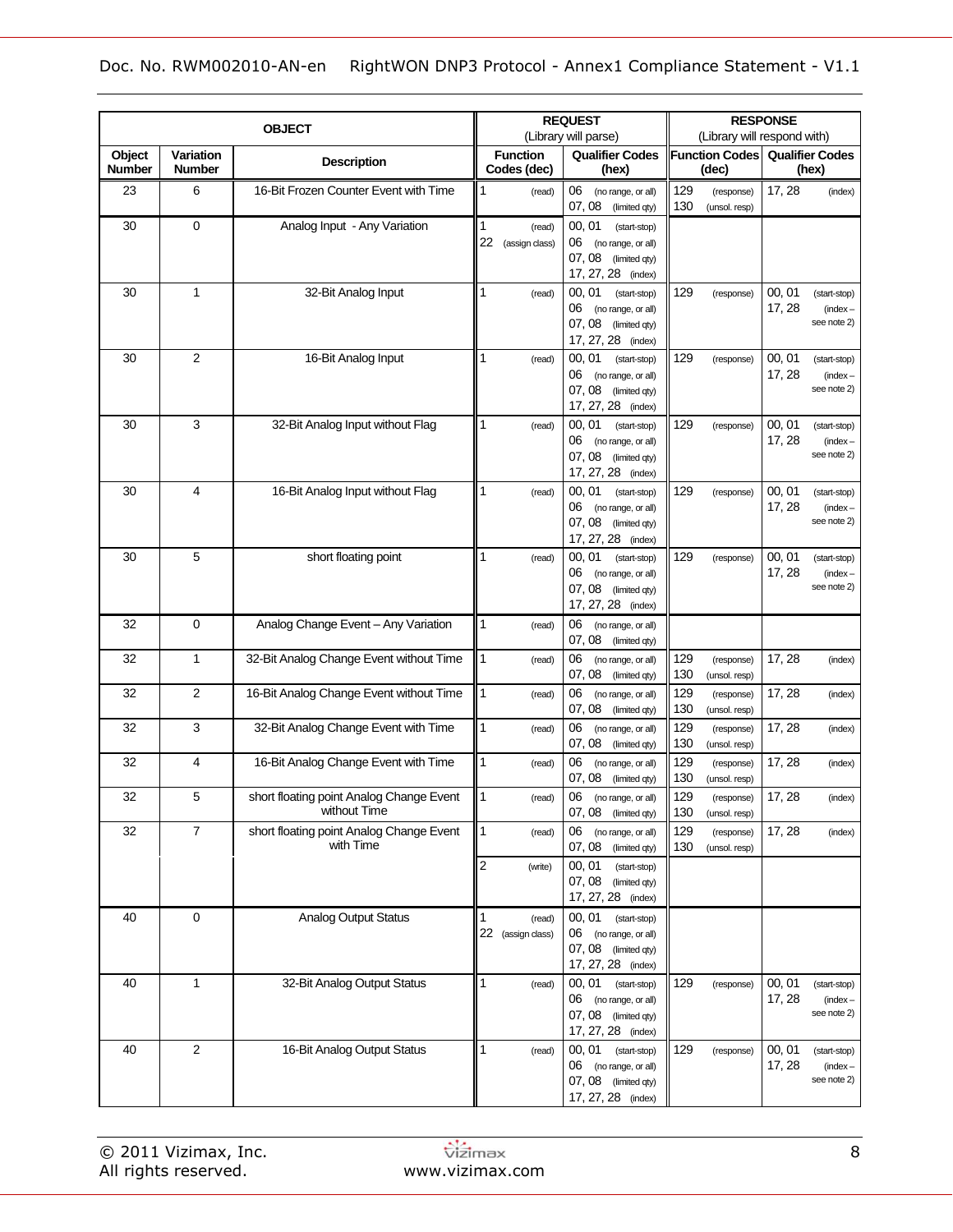|                  |                                   | <b>OBJECT</b>                                            |                                                                              | <b>REQUEST</b>                                                                                         | <b>RESPONSE</b>                           |                                                               |  |  |
|------------------|-----------------------------------|----------------------------------------------------------|------------------------------------------------------------------------------|--------------------------------------------------------------------------------------------------------|-------------------------------------------|---------------------------------------------------------------|--|--|
|                  |                                   |                                                          |                                                                              | (Library will parse)                                                                                   |                                           | (Library will respond with)                                   |  |  |
| Object<br>Number | <b>Variation</b><br><b>Number</b> | <b>Description</b>                                       | <b>Function</b><br>Codes (dec)                                               | <b>Qualifier Codes</b><br>(hex)                                                                        | <b>Function Codes</b><br>(dec)            | <b>Qualifier Codes</b><br>(hex)                               |  |  |
| 40               | 3                                 | short floating point Analog Output Status                | 1<br>(read)                                                                  | 00.01<br>(start-stop)<br>06<br>(no range, or all)<br>07, 08<br>(limited qty)<br>17, 27, 28 (index)     | 129<br>(response)                         | 00, 01<br>(start-stop)<br>17, 28<br>$(index -$<br>see note 2) |  |  |
| 41               | $\mathbf 0$                       | <b>Analog Output Block</b>                               | 22 (assign class)                                                            | 00, 01<br>(start-stop)<br>06<br>(no range, or all)<br>07, 08<br>(limited qty)<br>17, 27, 28<br>(index) |                                           |                                                               |  |  |
| 41               | $\mathbf{1}$                      | 32-Bit Analog Output Block                               | 3<br>(select)<br>4<br>(operate)<br>5<br>(direct op)<br>6<br>(dir. op, noack) | 17, 28<br>(index)<br>27<br>(index)                                                                     | 129<br>(response)                         | echo of request                                               |  |  |
| 41               | $\overline{2}$                    | 16-Bit Analog Output Block                               | 3<br>(select)<br>4<br>(operate)<br>5<br>(direct op)<br>6<br>(dir. op, noack) | 17, 28<br>(index)<br>27<br>(index)                                                                     | 129<br>(response)                         | echo of request                                               |  |  |
| 41               | 3                                 | short floating point Analog Output Block                 | 3<br>(select)<br>4<br>(operate)<br>5<br>(direct op)<br>6<br>(dir. op, noack) | 17, 27, 28<br>(index)                                                                                  | 129<br>(response)                         | echo of request                                               |  |  |
| 42               | $\mathbf 0$                       | Analog Output Event - Any Variation                      | $\mathbf{1}$<br>(read)                                                       | 06<br>(no range, or all)<br>07, 08<br>(limited qty)                                                    |                                           |                                                               |  |  |
| 42               | 1                                 | 32-Bit Analog Output Event without Time                  | $\mathbf{1}$<br>(read)                                                       | 06<br>(no range, or all)<br>07, 08<br>(limited qty)                                                    | 129<br>(response)<br>130<br>(unsol. resp) | 17, 28<br>(index)                                             |  |  |
| 42               | $\overline{2}$                    | 16-Bit Analog Output Event without Time                  | $\mathbf{1}$<br>(read)                                                       | 06<br>(no range, or all)<br>07, 08<br>(limited qty)                                                    | 129<br>(response)<br>130<br>(unsol. resp) | 17, 28<br>(index)                                             |  |  |
| 42               | 3                                 | 32-Bit Analog Output Event with Time                     | $\mathbf{1}$<br>(read)                                                       | 06<br>(no range, or all)<br>07, 08<br>(limited qty)                                                    | 129<br>(response)<br>130<br>(unsol. resp) | 17, 28<br>(index)                                             |  |  |
| 42               | 4                                 | 16-Bit Analog Output Event with Time                     | $\mathbf{1}$<br>(read)                                                       | 06<br>(no range, or all)<br>07, 08<br>(limited qty)                                                    | 129<br>(response)<br>130<br>(unsol. resp) | 17, 28<br>(index)                                             |  |  |
| 42               | 5                                 | short floating point Analog Output Event<br>without Time | $\mathbf{1}$<br>(read)                                                       | 06<br>(no range, or all)<br>07, 08<br>(limited qty)                                                    | 129<br>(response)<br>130<br>(unsol. resp) | 17, 28<br>(index)                                             |  |  |
| 42               | 7                                 | short floating point Analog Output Event with<br>Time    | 1<br>(read)                                                                  | 06<br>(no range, or all)<br>07, 08<br>(limited qty)                                                    | 129<br>(response)<br>130<br>(unsol. resp) | 17, 28<br>(index)                                             |  |  |
| 50               | $\mathbf 0$                       | Time and Date                                            |                                                                              |                                                                                                        |                                           |                                                               |  |  |
| 50               | 1                                 | Time and Date                                            | $\mathbf{1}$<br>(read)                                                       | $07,$ (limited qty = 1)                                                                                | 129<br>(response)                         | 07<br>(limited $qty = 1$ )                                    |  |  |
|                  |                                   |                                                          | $\overline{c}$<br>(write)                                                    | 07<br>(limited $qty = 1$ )                                                                             |                                           |                                                               |  |  |
| 50               | 3                                 | Time and Date Last Recorded Time                         | $\overline{c}$<br>(write)                                                    | 07<br>(limited qty)                                                                                    |                                           |                                                               |  |  |
| 51               | $\mathbf{1}$                      | Time and Date CTO                                        |                                                                              |                                                                                                        | 129<br>(response)<br>130<br>(unsol. resp) | 07<br>(limited qty)<br>$(qty = 1)$                            |  |  |
| 51               | 2                                 | Unsynchronized Time and Date CTO                         |                                                                              |                                                                                                        | 129<br>(response)<br>130<br>(unsol. resp) | 07<br>(limited qty)<br>$(qty = 1)$                            |  |  |
| 52               | $\mathbf{1}$                      | <b>Time Delay Coarse</b>                                 |                                                                              |                                                                                                        | 129<br>(response)                         | 07<br>(limited qty)<br>$(qty = 1)$                            |  |  |
| 52               | 2                                 | <b>Time Delay Fine</b>                                   |                                                                              |                                                                                                        | 129<br>(response)                         | 07<br>(limited qty)<br>$(qty = 1)$                            |  |  |
| 60               | $\mathbf 0$                       | Not Defined                                              |                                                                              |                                                                                                        |                                           |                                                               |  |  |
| 60               | $\mathbf{1}$                      | Class 0 Data                                             | $\mathbf{1}$<br>(read)                                                       | 06<br>(no range, or all)                                                                               |                                           |                                                               |  |  |